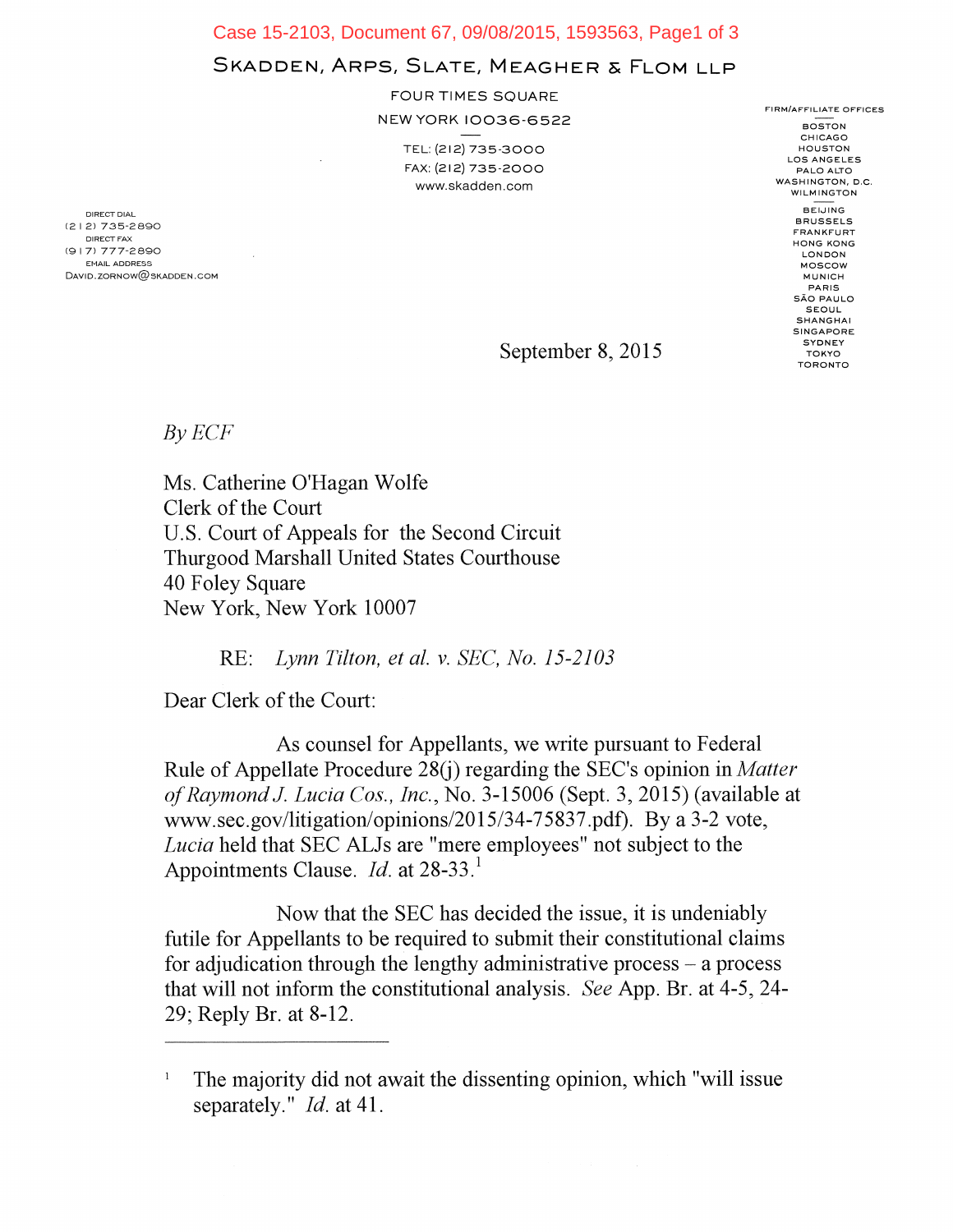Clerk of the Court, U.S. Court of Appeals September 8, 2015 Page 2

Further, under *Lucia,* Appellants are stripped of meaningful judicial review through a classic Catch-22. The mantra of the SEC brief is that Appellants will obtain judicial review if they patiently await a final SEC order. *See* SEC Br. at 2, 3, 9, 12-13, 26, 28. But *Lucia* is to the contrary. *Lucia* says the Commission's *de novo* review leaves no prejudice "from the manner of appointment of our ALJs," so an appellant "would not be entitled to relief." *Lucia* at 32 n.115; *see id.* at 31-32 (asserting *de novo* review cures ALJ-related errors).

The SEC cannot have it both ways: If a structurally unconstitutional ALJ trial cannot be remedied after a final SEC order, then Appellants will have no meaningful judicial review unless this Court exercises jurisdiction now. Meaningful review is the opportunity to seek relief before being tried by an unconstitutional judge. *See* App. Br. at 17- 22, 28-29; Reply Br. at 6-7, 9-12.

Respectfully submitted,

/s/ David Zornow

David M. Zornow Christopher J. Gunther SKADDEN, ARPS, SLATE, MEAGHER & FLOM LLP Four Times Square New York, NY 10036

Susan E. Brune MaryAnn Sung BRUNE & RICHARD LLP One Battery Park Plaza New York, NY 10004